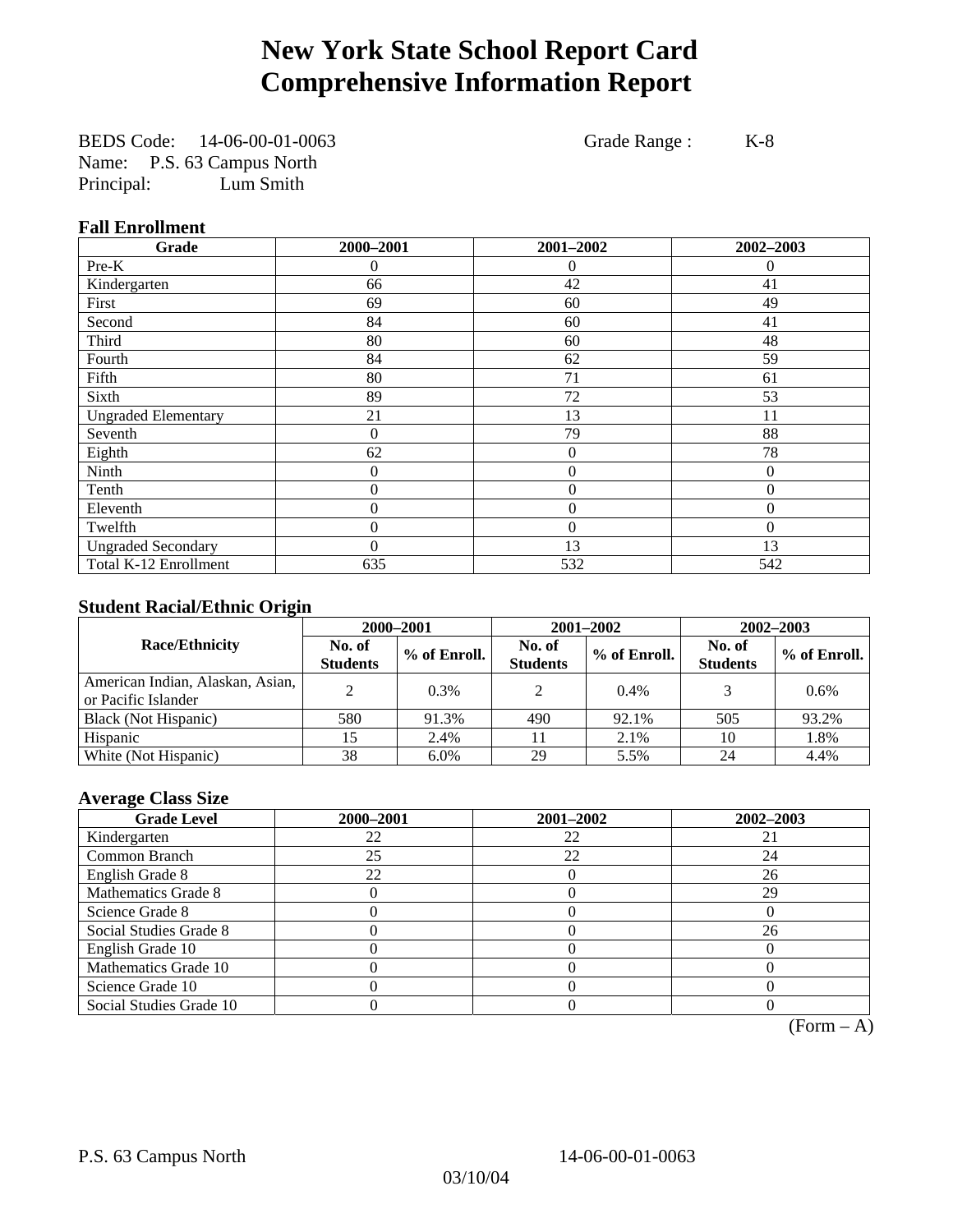### **District Need to Resource Capacity Category**

| <b>N/RC</b> Category | <b>Description</b>                                                                                                                                                                  |
|----------------------|-------------------------------------------------------------------------------------------------------------------------------------------------------------------------------------|
|                      | This is one of the large city school districts; Buffalo, Rochester,<br>Syracuse, or Yonkers. All these districts have high student needs<br>relative to district resource capacity. |

#### **Similar School Group and Description**

| <b>Similar School Group</b> | <b>Description</b>                                                                                                                                                                                                            |
|-----------------------------|-------------------------------------------------------------------------------------------------------------------------------------------------------------------------------------------------------------------------------|
|                             | All schools in this group are elementary level schools in large cities<br>other than New York City. The schools in this group are in the<br>middle range of student needs for elementary level schools in these<br>districts. |

All schools within the same N/RC category are divided into three similar school groups defined by the percentage of students in the school who are eligible for the free-lunch program and/or who are limited English proficient (also known as English language learners).

#### **Student Demographics Used To Determine Similar Schools Group**

| 0                                 | 2000-2001<br>Percent<br>Count |         | $2001 - 2002$ |         | 2002-2003 |         |
|-----------------------------------|-------------------------------|---------|---------------|---------|-----------|---------|
|                                   |                               |         | Count         | Percent | Count     | Percent |
| <b>Limited English Proficient</b> |                               | $0.0\%$ |               | $0.0\%$ |           | $0.0\%$ |
| Eligible for Free Lunch           | 356                           | 56.1%   | 373           | 70.1%   | 425       | 78.4%   |

#### **Attendance and Suspension**

|                               | 1999-2000                 |                   |                           | 2000-2001         | $2001 - 2002$             |                   |
|-------------------------------|---------------------------|-------------------|---------------------------|-------------------|---------------------------|-------------------|
|                               | No. of<br><b>Students</b> | $%$ of<br>Enroll. | No. of<br><b>Students</b> | $%$ of<br>Enroll. | No. of<br><b>Students</b> | $%$ of<br>Enroll. |
| <b>Annual Attendance Rate</b> |                           | 89.2%             |                           | 92.5%             |                           | 93.1%             |
| <b>Student Suspensions</b>    |                           | $0.7\%$           | 16                        | 2.5%              | $\sim$                    | 7.0%              |

### **Student Socioeconomic and Stability Indicators**

#### **(Percent of Enrollment)**

|                          | 2000–2001 | 2001-2002 | 2002–2003 |
|--------------------------|-----------|-----------|-----------|
| <b>Reduced Lunch</b>     | 13.2%     | 18.8%     | 5.2%      |
| <b>Public Assistance</b> | 61-70%    | 61-70%    | 61-70%    |
| <b>Student Stability</b> | 87%       | 84%       | 79%       |

#### **Staff Counts**

| Staff                                 | 2002-2003 |
|---------------------------------------|-----------|
| <b>Total Teachers</b>                 | 29        |
| <b>Total Other Professional Staff</b> |           |
| <b>Total Paraprofessionals</b>        | NΑ        |
| Teaching Out of Certification*        | NΑ        |
| Teachers with Temporary Licenses      | NА        |

\*Teaching out of certification more than on an incidental basis. Teachers with temporary licenses are also counted as teaching out of certification.

 $(Form - B)$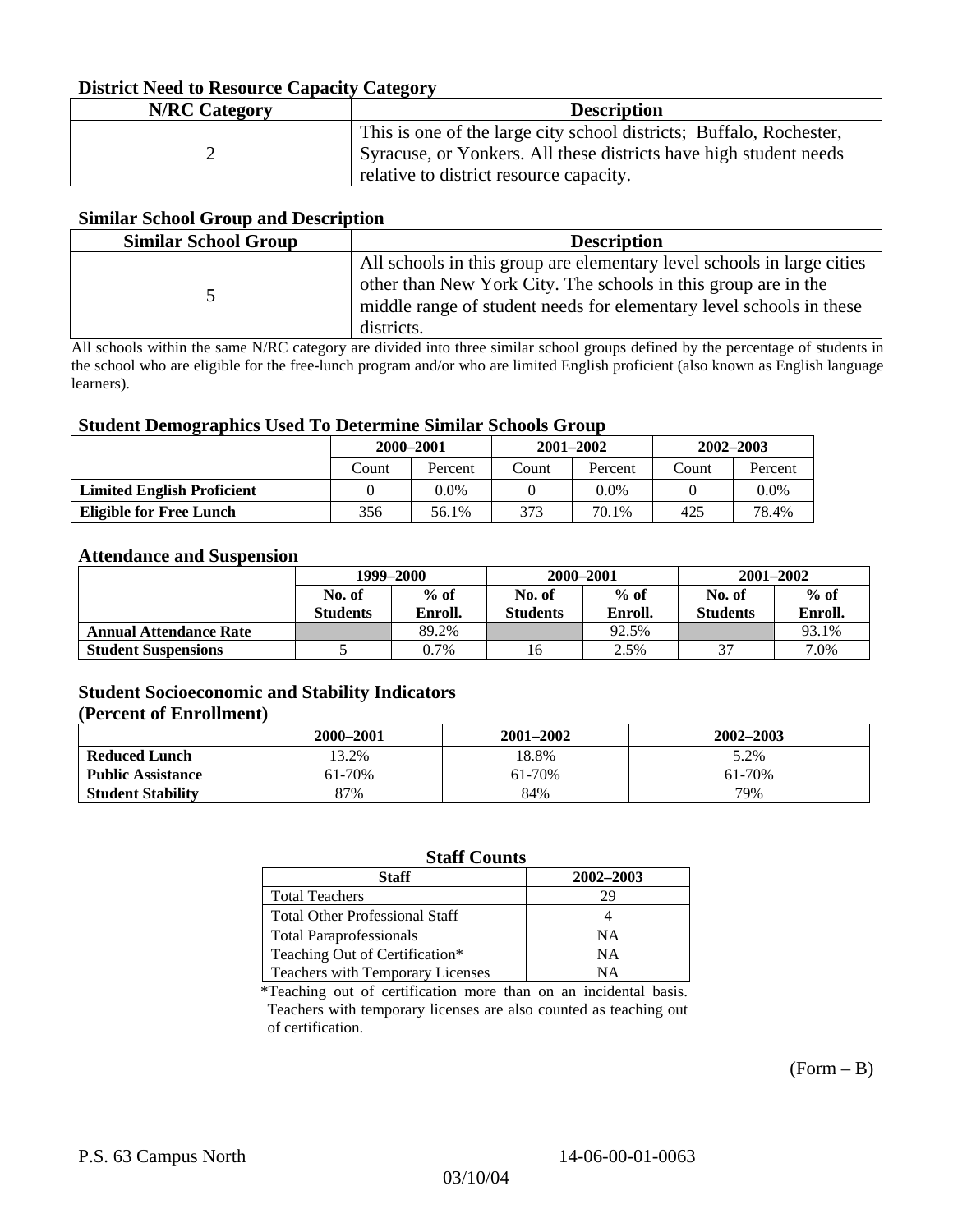# **Career Development and Occupational Studies (CDOS)**

## **Percentage of Students Documenting Self- and Career-Awareness Information and Career Exploration Activities, K–3**

| <b>Grades</b> | 2000-01 | $2001 - 02$ | $2002 - 03$ |
|---------------|---------|-------------|-------------|
| K-1           |         | $0\%$       | $0\%$       |
|               |         | $0\%$       | $0\%$       |

## **Students Developing a Career Plan, 4–12**

| <b>Grades</b> |                                      | $2000 - 01$ | $2001 - 02$ | $2002 - 03$ |
|---------------|--------------------------------------|-------------|-------------|-------------|
|               | Number of General-Education Students |             | 17          | 12          |
| $4 - 5$       | Number of Students with Disabilities |             | 13          | 16          |
|               | Number of All Students               |             | 30          | 28          |
|               | Percent of Enrollment                |             | 22%         | 23%         |
|               | Number of General-Education Students |             | 79          | 65          |
|               | Number of Students with Disabilities |             | 15          | 23          |
| $6 - 8$       | Number of All Students               |             | 94          | 88          |
|               | Percent of Enrollment                |             | 57%         | 38%         |
|               | Number of General-Education Students |             | $\Omega$    | $\Omega$    |
| $9 - 12$      | Number of Students with Disabilities |             | 0           | $\Omega$    |
|               | Number of All Students               |             | $\theta$    | $\Omega$    |
|               | Percent of Enrollment                |             | $0\%$       | 0%          |

## **Second Language Proficiency Examinations**

### **General-Education Students**

| <b>Test</b> | 2000-2001         |           |            | 2001-2002 | 2002-2003         |           |
|-------------|-------------------|-----------|------------|-----------|-------------------|-----------|
|             | <b>No. Tested</b> | % Passing | No. Tested | % Passing | <b>No. Tested</b> | % Passing |
| French      |                   | 0%        |            | $0\%$     |                   | 0%        |
| German      |                   | 0%        |            | 0%        |                   | 0%        |
| Italian     |                   | 0%        |            | 0%        |                   | 0%        |
| Latin       |                   | 0%        |            | 0%        |                   | 0%        |
| Spanish     |                   | 100%      |            | 0%        |                   | 100%      |

#### **Students with Disabilities**

| <b>Test</b> | 2000-2001         |           |            | 2001-2002 | 2002-2003         |           |  |
|-------------|-------------------|-----------|------------|-----------|-------------------|-----------|--|
|             | <b>No. Tested</b> | % Passing | No. Tested | % Passing | <b>No. Tested</b> | % Passing |  |
| French      |                   | 0%        |            | $0\%$     |                   | 0%        |  |
| German      |                   | 0%        |            | 0%        |                   | 0%        |  |
| Italian     |                   | 0%        |            | 0%        |                   | 0%        |  |
| Latin       |                   | 0%        |            | $0\%$     |                   | 0%        |  |
| Spanish     |                   | 0%        |            | 0%        |                   | 0%        |  |

 <sup>(</sup>Form-D)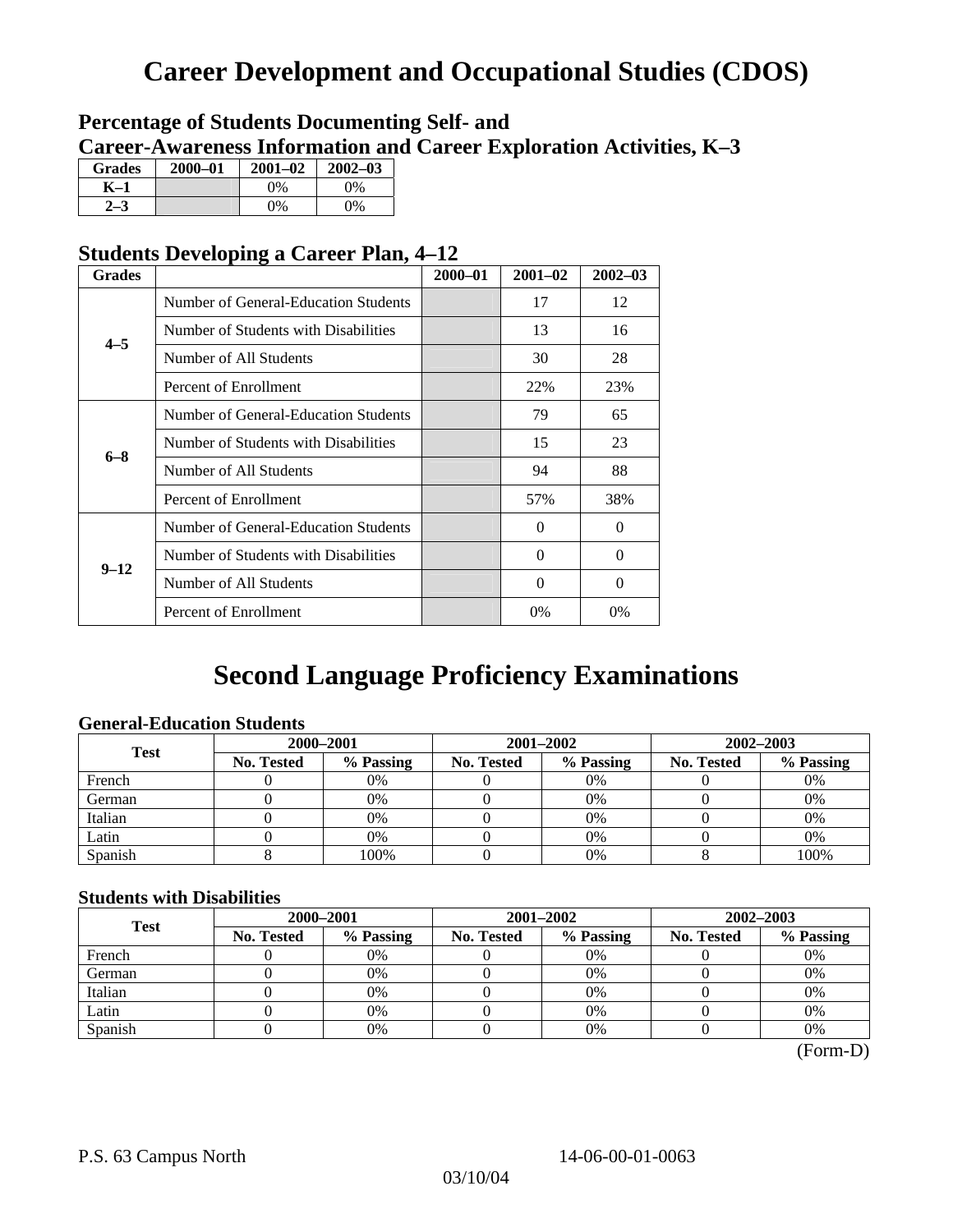# **Regents Examinations**

|                                     | <b>All Students</b> |                              | <b>Students with Disabilities</b> |                  |                  |                  |  |  |
|-------------------------------------|---------------------|------------------------------|-----------------------------------|------------------|------------------|------------------|--|--|
|                                     | 2001                | 2002                         | 2003                              | 2001             | 2002             | 2003             |  |  |
| <b>Comprehensive French</b>         |                     |                              |                                   |                  |                  |                  |  |  |
| Number Tested                       | $\theta$            | 0                            | $\boldsymbol{0}$                  | $\boldsymbol{0}$ | $\boldsymbol{0}$ | $\boldsymbol{0}$ |  |  |
| Number Scoring 55-100               | $\mathbf{0}$        | $\boldsymbol{0}$             | $\mathbf{0}$                      | $\mathbf{0}$     | $\mathbf{0}$     | $\mathbf{0}$     |  |  |
| Number Scoring 65-100               | $\mathbf{0}$        | $\mathbf{0}$                 | $\boldsymbol{0}$                  | $\mathbf{0}$     | $\mathbf{0}$     | $\mathbf{0}$     |  |  |
| Number Scoring 85-100               | $\mathbf{0}$        | $\boldsymbol{0}$             | $\mathbf{0}$                      | $\mathbf{0}$     | $\mathbf{0}$     | $\mathbf{0}$     |  |  |
| Percentage of Tested Scoring 55-100 | 0%                  | 0%                           | 0%                                | 0%               | 0%               | 0%               |  |  |
| Percentage of Tested Scoring 65-100 | 0%                  | 0%                           | 0%                                | 0%               | 0%               | 0%               |  |  |
| Percentage of Tested Scoring 85-100 | 0%                  | 0%                           | 0%                                | 0%               | 0%               | 0%               |  |  |
|                                     |                     | <b>Comprehensive Italian</b> |                                   |                  |                  |                  |  |  |
| Number Tested                       | 0                   | 0                            | $\boldsymbol{0}$                  | $\boldsymbol{0}$ | $\boldsymbol{0}$ | $\boldsymbol{0}$ |  |  |
| Number Scoring 55-100               | $\boldsymbol{0}$    | $\mathbf{0}$                 | $\boldsymbol{0}$                  | $\mathbf{0}$     | $\mathbf{0}$     | $\mathbf{0}$     |  |  |
| Number Scoring 65-100               | $\mathbf{0}$        | $\overline{0}$               | $\mathbf{0}$                      | $\overline{0}$   | $\mathbf{0}$     | $\mathbf{0}$     |  |  |
| Number Scoring 85-100               | $\mathbf{0}$        | $\overline{0}$               | $\mathbf{0}$                      | $\overline{0}$   | $\mathbf{0}$     | $\mathbf{0}$     |  |  |
| Percentage of Tested Scoring 55-100 | 0%                  | 0%                           | 0%                                | 0%               | 0%               | 0%               |  |  |
| Percentage of Tested Scoring 65-100 | 0%                  | 0%                           | 0%                                | 0%               | 0%               | 0%               |  |  |
| Percentage of Tested Scoring 85-100 | 0%                  | 0%                           | 0%                                | 0%               | 0%               | 0%               |  |  |
|                                     |                     | <b>Comprehensive German</b>  |                                   |                  |                  |                  |  |  |
| Number Tested                       | $\theta$            | 0                            | $\boldsymbol{0}$                  | $\boldsymbol{0}$ | $\boldsymbol{0}$ | $\boldsymbol{0}$ |  |  |
| Number Scoring 55-100               | $\mathbf{0}$        | $\mathbf{0}$                 | $\boldsymbol{0}$                  | $\mathbf{0}$     | $\mathbf{0}$     | $\mathbf{0}$     |  |  |
| Number Scoring 65-100               | $\mathbf{0}$        | $\mathbf{0}$                 | $\mathbf{0}$                      | $\mathbf{0}$     | $\mathbf{0}$     | $\mathbf{0}$     |  |  |
| Number Scoring 85-100               | $\mathbf{0}$        | $\boldsymbol{0}$             | $\overline{0}$                    | $\mathbf{0}$     | $\mathbf{0}$     | $\mathbf{0}$     |  |  |
| Percentage of Tested Scoring 55-100 | 0%                  | 0%                           | 0%                                | 0%               | 0%               | 0%               |  |  |
| Percentage of Tested Scoring 65-100 | 0%                  | 0%                           | 0%                                | 0%               | 0%               | 0%               |  |  |
| Percentage of Tested Scoring 85-100 | 0%                  | 0%                           | 0%                                | 0%               | 0%               | 0%               |  |  |
|                                     |                     | <b>Comprehensive Hebrew</b>  |                                   |                  |                  |                  |  |  |
| Number Tested                       | $\theta$            | $\boldsymbol{0}$             | $\boldsymbol{0}$                  | $\boldsymbol{0}$ | $\boldsymbol{0}$ | $\boldsymbol{0}$ |  |  |
| Number Scoring 55-100               | $\mathbf{0}$        | $\mathbf{0}$                 | $\mathbf{0}$                      | $\mathbf{0}$     | $\mathbf{0}$     | $\mathbf{0}$     |  |  |
| Number Scoring 65-100               | $\mathbf{0}$        | $\mathbf{0}$                 | $\mathbf{0}$                      | $\overline{0}$   | $\mathbf{0}$     | $\mathbf{0}$     |  |  |
| Number Scoring 85-100               | $\mathbf{0}$        | $\mathbf{0}$                 | $\mathbf{0}$                      | $\mathbf{0}$     | $\mathbf{0}$     | $\mathbf{0}$     |  |  |
| Percentage of Tested Scoring 55-100 | 0%                  | 0%                           | 0%                                | 0%               | $0\%$            | 0%               |  |  |
| Percentage of Tested Scoring 65-100 | 0%                  | 0%                           | 0%                                | 0%               | 0%               | 0%               |  |  |
| Percentage of Tested Scoring 85-100 | 0%                  | 0%                           | 0%                                | 0%               | 0%               | 0%               |  |  |
|                                     |                     | <b>Comprehensive Spanish</b> |                                   |                  |                  |                  |  |  |
| Number Tested                       | 8                   | $\theta$                     | $\boldsymbol{0}$                  | $\boldsymbol{0}$ | $\boldsymbol{0}$ | $\boldsymbol{0}$ |  |  |
| Number Scoring 55-100               | 8                   | $\boldsymbol{0}$             | $\boldsymbol{0}$                  | $\boldsymbol{0}$ | $\boldsymbol{0}$ | $\boldsymbol{0}$ |  |  |
| Number Scoring 65-100               | 8                   | $\overline{0}$               | $\overline{0}$                    | $\boldsymbol{0}$ | $\boldsymbol{0}$ | $\boldsymbol{0}$ |  |  |
| Number Scoring 85-100               | $\overline{3}$      | $\overline{0}$               | $\mathbf{0}$                      | $\overline{0}$   | $\mathbf{0}$     | $\mathbf{0}$     |  |  |
| Percentage of Tested Scoring 55-100 | 100%                | $0\%$                        | $0\%$                             | $0\%$            | $0\%$            | $0\%$            |  |  |
| Percentage of Tested Scoring 65-100 | 100%                | $0\%$                        | $0\%$                             | $0\%$            | $0\%$            | $0\%$            |  |  |
| Percentage of Tested Scoring 85-100 | 38%                 | $0\%$                        | $0\%$                             | $0\%$            | $0\%$            | $0\%$            |  |  |
| <b>Comprehensive Latin</b>          |                     |                              |                                   |                  |                  |                  |  |  |
| Number Tested                       | $\boldsymbol{0}$    | $\theta$                     | $\boldsymbol{0}$                  | $\boldsymbol{0}$ | $\boldsymbol{0}$ | $\boldsymbol{0}$ |  |  |
| Number Scoring 55-100               | $\boldsymbol{0}$    | $\boldsymbol{0}$             | $\boldsymbol{0}$                  | $\boldsymbol{0}$ | $\boldsymbol{0}$ | $\boldsymbol{0}$ |  |  |
| Number Scoring 65-100               | $\boldsymbol{0}$    | $\boldsymbol{0}$             | $\boldsymbol{0}$                  | $\boldsymbol{0}$ | $\boldsymbol{0}$ | $\boldsymbol{0}$ |  |  |
| Number Scoring 85-100               | $\overline{0}$      | $\boldsymbol{0}$             | $\mathbf{0}$                      | $\boldsymbol{0}$ | $\mathbf{0}$     | $\mathbf{0}$     |  |  |
| Percentage of Tested Scoring 55-100 | $0\%$               | $0\%$                        | $0\%$                             | $0\%$            | $0\%$            | $0\%$            |  |  |
| Percentage of Tested Scoring 65-100 | $0\%$               | $0\%$                        | $0\%$                             | $0\%$            | $0\%$            | $0\%$            |  |  |
| Percentage of Tested Scoring 85-100 | $0\%$               | $0\%$                        | $0\%$                             | $0\%$            | 0%               | 0%               |  |  |

 $\overline{(Form - H)}$